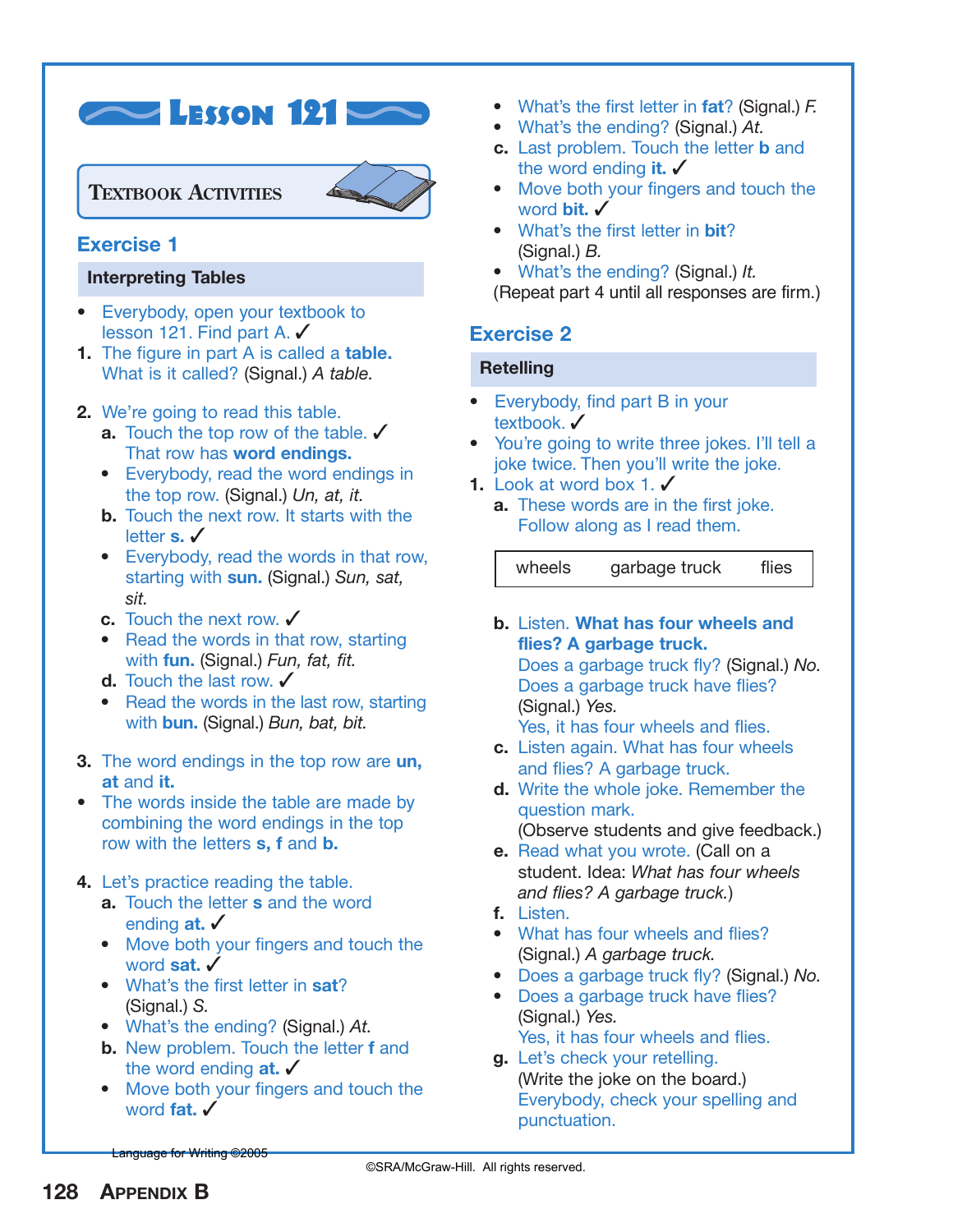- **2.** Look at word box 2. ✓
	- **a.** These words are in the next joke. Follow along as I read them.



- **b.** Listen. **Why do birds fly south in the winter? Because it's too far to walk.**
- **c.** Listen again. Why do birds fly south in the winter? Because it's too far to walk.
- **d.** Write the whole joke. Remember the question mark.

(Observe students and give feedback.)

- **e.** Read what you wrote. (Call on a student. Idea: *Why do birds fly south in the winter? Because it's too far to walk.*)
- **f.** (Write the joke on the board.) Everybody, check your spelling and punctuation.
- **3.** Look at word box 3. ✓
	- **a.** These words are in the last joke. Follow along as I read them.

#### outside chicken feathers

- **b.** Listen. **Which side of the chicken has the most feathers? The outside.**
- **c.** Listen again. Which side of the chicken has the most feathers? The outside.
- **d.** Write the whole joke. Remember the question mark.
	- (Observe students and give feedback.)
- **e.** Read what you wrote. (Call on a student. Idea: *Which side of the chicken has the most feathers? The outside.*)
- **f.** (Write the joke on the board.) Everybody, check your spelling and punctuation.

# **Exercise 3**

### **Completing a Story**

**•** Everybody, find part C in your textbook √

- **1.** I'll read the instructions. *Copy the sentences. Then complete the story. Write at least three paragraphs.*
- **•** (Call on a student to read the sentences.) *The forest was dark, quiet and still. Suddenly, a low, rumbling noise shook the trees and woke up the birds.*
- **2.** Let's talk about what could happen in the rest of the story.
- **•** What time of day is it? (Call on individual students. Ideas: *Midnight; early morning.*)
- **•** What could make a low, rumbling noise? (Call on individual students. Ideas: *A strong wind; an earthquake; a volcano; an airplane.*)
- **•** What could happen next? (Call on individual students. Ideas: *The strong wind could make branches and trees fall down; the earthquake could knock the trees down; the volcano could blow up; the plane could crash into the trees*.)
- **3.** Copy the sentences, and write your story. Write at least three paragraphs. (Observe students and give feedback.)
- **4.** Let's check your work. (Call on individual students to read their story. Accept all reasonable stories.)

### **INDEPENDENT ACTIVITIES**

# **Exercise 4**

#### **Independent Work**

**•** Now go to lesson 121 in your workbook and complete the independent work.

# **Exercise 5**

### **Workcheck and Scoring**

(When the students have finished their independent activities, do the workcheck. The workcheck and scoring procedures are found at the front of the Answer Key.)